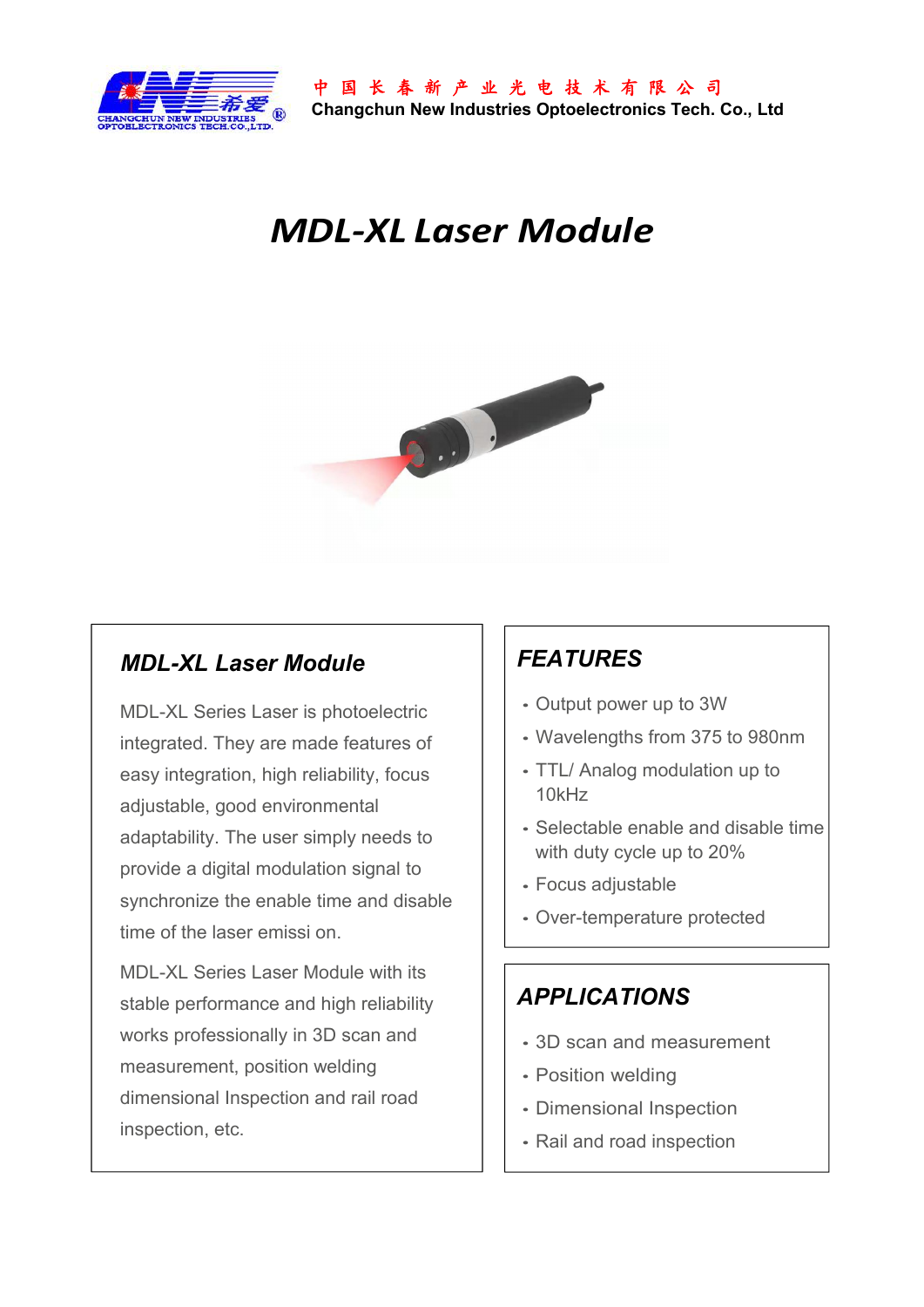

## 中 国 长 春 新 产 业 光 电 技 术 有 限 公 司

**Changchun New Industries Optoelectronics Tech. Co., Ltd**

| Wavelength(nm)                               | 375 | 405 | 447 | 488     | 450          | 520 | 637 | 640 | 655 | 660 | 808 | 830              | 915 | 940 | 980            |
|----------------------------------------------|-----|-----|-----|---------|--------------|-----|-----|-----|-----|-----|-----|------------------|-----|-----|----------------|
| (Other wavelengths are available on request) |     |     |     |         |              |     |     |     |     |     |     |                  |     |     |                |
| Wavelength tolerance<br>nm (typical)         | ±5  | ±5  | ±5  | ±5      | ±5           | ±5  | ±5  | ±5  | ±5  | ±5  | ±3  | ±10              | ±10 | ±5  | ±10            |
| Output power(W)                              | 0.1 |     | 3   | 1.8     | $\mathbf{3}$ |     |     |     |     |     | 0.5 | 0.2 <sub>1</sub> | 0.3 | 0.5 | $\blacksquare$ |
| Long term power stability                    |     |     |     |         |              |     |     |     |     |     |     |                  |     |     |                |
| $(8 \text{ hours})$                          |     |     |     | $< 1\%$ |              |     |     |     |     |     |     |                  |     |     |                |
|                                              |     |     |     |         |              |     |     |     |     |     |     |                  |     |     |                |

| Line width $@400$ mm          | $\sim$ 200um(adjustable)                                                                                    |
|-------------------------------|-------------------------------------------------------------------------------------------------------------|
| Line angle                    | $7^{\circ}, 10^{\circ}, 15^{\circ}, 30^{\circ}, 45^{\circ}, 50^{\circ}, 60^{\circ}, 75^{\circ}, 90^{\circ}$ |
| Luminance uniformity          | 80%                                                                                                         |
| Straightness error            | Less than $0.5\%$                                                                                           |
| Temperature & power stability | Less than 0.5%                                                                                              |
| <b>Expected lifetime</b>      | 10,000h                                                                                                     |

#### ELECTRICAL SPECIFICATIONS

| Operating voltage           | 5/12/24VDC                   |  |  |  |
|-----------------------------|------------------------------|--|--|--|
| <b>Modulation</b>           | TTL modulation               |  |  |  |
|                             | Analog input adjusting power |  |  |  |
|                             | TTL up to 10kHz              |  |  |  |
| <b>Modulation frequency</b> | Analog up to 10kHz           |  |  |  |
| Maximum duty cycle          | 20%                          |  |  |  |
| Power supply cable          | Cable with flying leads      |  |  |  |

#### ENVIRONMENTAL CONDITIONS

| Operating temperature | -10°C to 50°C            |
|-----------------------|--------------------------|
| Storage temperature   | $-20$ °C to +80 °C       |
| Humidity              | $< 90$ %, non-condensing |
| Dissipated heat       | $\sim$ 1-5 W             |